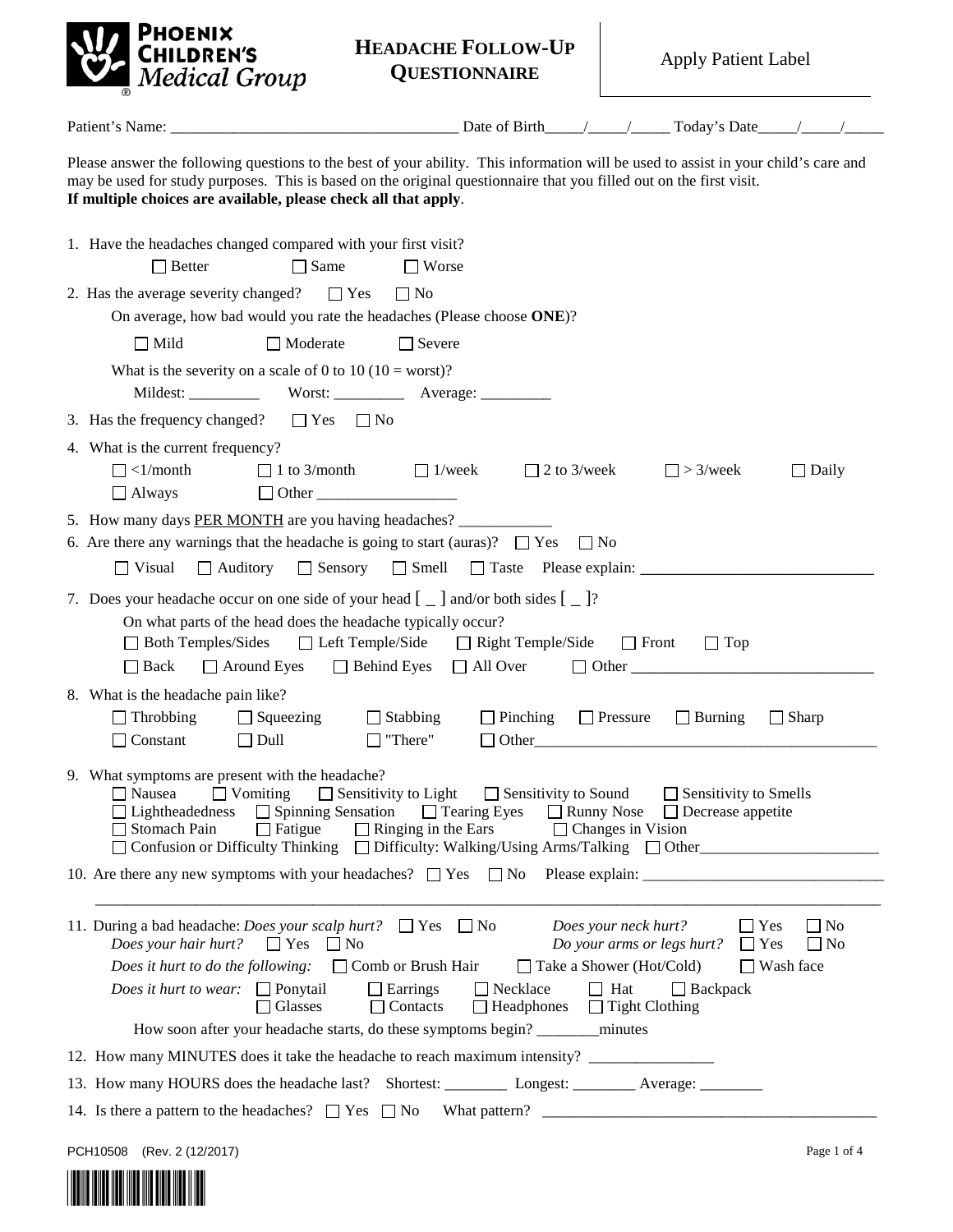

## **HEADACHE FOLLOW-UP QUESTIONNAIRE** Apply Patient Label

| 15. Does the headache occur at a particular time of day? $\Box$ Yes $\Box$ No                                         |                                    |
|-----------------------------------------------------------------------------------------------------------------------|------------------------------------|
| $\Box$ Morning $\Box$ Afternoon<br>$\Box$ Waking up<br>$\Box$ Evening                                                 | $\Box$ Night $\Box$ While as leep  |
|                                                                                                                       |                                    |
|                                                                                                                       |                                    |
|                                                                                                                       |                                    |
|                                                                                                                       |                                    |
| 19. Have there been any hospitalizations or ER visits because of headaches since the last visit? $\Box$ Yes $\Box$ No |                                    |
|                                                                                                                       |                                    |
| 20. How many days of school have you missed because of headaches since the last visit?                                |                                    |
| 21. Does the headache change your activity level (i.e., stop playing)?                                                | $\Box$ Yes $\Box$ No               |
| 22. Does activity or playing make the headache worse?                                                                 | $\Box$ Yes $\Box$ No               |
| 23. Does the headache hurt more when you walks up stairs?                                                             | $\Box$ N/A<br>$\Box$ Yes $\Box$ No |
| 24. Has your health changed in any way?                                                                               | $\Box$ Yes $\Box$ No               |
| 25. Are there any other medical problems bothering you now?                                                           | $\Box$ Yes $\Box$ No               |
|                                                                                                                       |                                    |

## **HEADACHE DISABILITY**

The following questions try to assess how much the headaches are affecting day-to-day activity. **Your answers should be based on the last three months**. There are no "right" or "wrong" answers so please put down your best guess.

| 1a. How many full school days were missed in the last 3 months due to headaches?                                                                                                                                                    |
|-------------------------------------------------------------------------------------------------------------------------------------------------------------------------------------------------------------------------------------|
| 1b. How many partial school days were missed in the last 3 months due to headaches<br>(do not include full days counted in the first question)?                                                                                     |
| 2. How many days in the last 3 months did you function at less than half your ability<br>in school because of a headache (do not include days counted in the first two questions)?                                                  |
| 3. How many days were you not able to do things at home (ie chores, homework, etc.)<br>due to a headache?                                                                                                                           |
| 4. How many days did you not participate in other activities due to headaches<br>(i.e. play, go out, sports, etc.)?                                                                                                                 |
| 5. How many days did you participate in these activities, but functioned at less than<br>half your ability (do not include days counted in question number 4)?                                                                      |
| <b>Healthy Habits</b>                                                                                                                                                                                                               |
| Drinking: How much water do you drink a day? _____# of 8 oz glasses OR ________ Total ounces                                                                                                                                        |
|                                                                                                                                                                                                                                     |
| Are you drinking water in school? __________ With a water bottle? ___________ Any problems? ______________                                                                                                                          |
| <i>Exercise:</i> How many times a week are you exercising?                                                                                                                                                                          |
| <i>Eating:</i> Are you skipping meals? $\Box$ Yes $\Box$ No Which meals? $\Box$ Breakfast $\Box$ Lunch<br>$\Box$ Dinner<br>How many skipped meals per week? ___________ Do you regularly eat vegetables? $\square$ Yes $\square$ No |
| Do you get more headaches on a certain day of the week? $\Box$ Yes $\Box$ No                                                                                                                                                        |
| Which days? $\Box$ Monday $\Box$ Tuesday $\Box$ Wednesday $\Box$ Thursday $\Box$ Friday $\Box$ Saturday<br>$\Box$ Sunday                                                                                                            |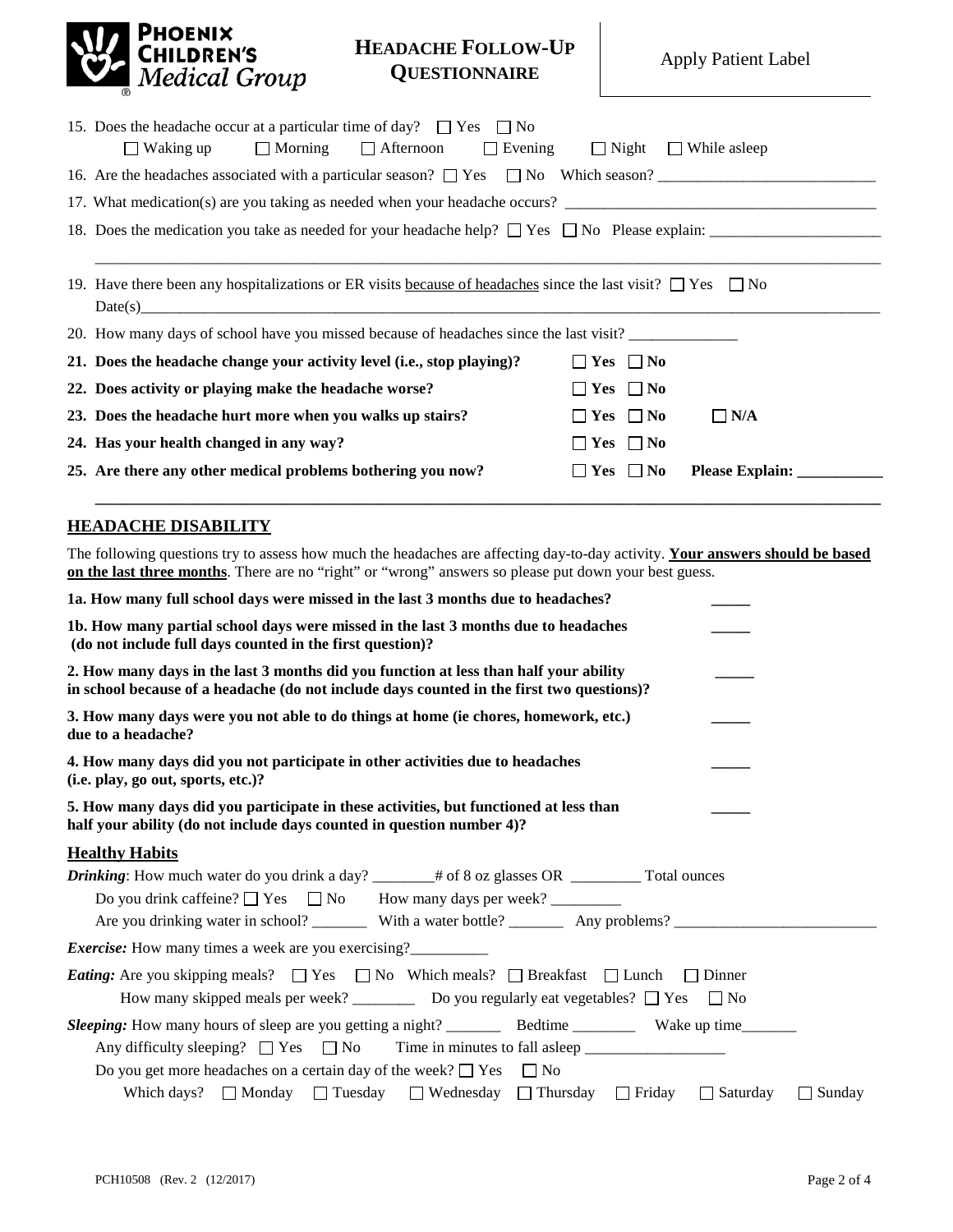

**HEADACHE FOLLOW-UP QUESTIONNAIRE** Apply Patient Label

| <b>Menstruation</b> (for females only)                                                                                                                  |                            |                                                  |                             |                                                   |
|---------------------------------------------------------------------------------------------------------------------------------------------------------|----------------------------|--------------------------------------------------|-----------------------------|---------------------------------------------------|
| Have you had a first menstrual period?                                                                                                                  | $\Box$ Yes                 | $\Box$ No                                        | $\Box$ Not Sure             | $\Box$ N/A                                        |
| Are your periods regular?                                                                                                                               | $\Box$ Yes                 | $\Box$ No                                        | $\Box$ Not Sure             | $\Box$ N/A                                        |
| Do you notice getting a headache or that some of your headaches are worse with your periods?                                                            |                            |                                                  |                             |                                                   |
|                                                                                                                                                         | $\Box$ Yes                 | $\Box$ No                                        | $\Box$ Not Sure             | $\Box$ N/A                                        |
| If you haven't had a period OR your periods have just started have you noticed a monthly pattern to your headaches?                                     | $\Box$ Yes                 | $\Box$ No                                        | □ Not Sure                  | $\Box$ N/A                                        |
| Please help us update your child's medical record.                                                                                                      |                            |                                                  |                             |                                                   |
| Has your child been to the <b>ER</b> or <b>Hospitalized</b> since last seen? $\Box$ Yes                                                                 |                            |                                                  | $\Box$ No                   |                                                   |
| If so, where and when?                                                                                                                                  |                            |                                                  |                             |                                                   |
| What medication(s) is your child taking?                                                                                                                |                            |                                                  |                             |                                                   |
|                                                                                                                                                         |                            |                                                  |                             |                                                   |
| <b>REVIEW OF SYSTEMS:</b> Does your child have a history of any of the following?                                                                       |                            |                                                  |                             |                                                   |
| $\Box$ Fever<br>Constitutional:                                                                                                                         | $\Box$ Weight Loss         | $\Box$ Weight Gain                               |                             | $\Box$ Loss of Appetite $\Box$ Increased Appetite |
|                                                                                                                                                         |                            |                                                  |                             |                                                   |
| <b>Pulmonary:</b><br>$\Box$ Wheezing                                                                                                                    | $\Box$ Pneumonia           | $\Box$ Shortness of Breath $\Box$ Frequent Colds |                             | $\Box$ Chronic Cough                              |
| <i>Cardiovascular</i> : $\Box$ Blood pressure                                                                                                           | $\Box$ Murmur              | Shortness of Breath or Dizziness with Exertion   |                             |                                                   |
|                                                                                                                                                         |                            |                                                  |                             |                                                   |
| <i>Gastroenterology Issues:</i> $\Box$ Nausea $\Box$ Vomiting $\Box$ Diarrhea $\Box$ Constipation $\Box$ G-tube $\Box$ Obesity $\Box$ Failure to Thrive |                            |                                                  |                             |                                                   |
| <b>Genitourinary:</b> Recurrent Urinary Tract Infections nontinence                                                                                     |                            |                                                  |                             |                                                   |
| <i>Dermatological:</i> Skin Rash                                                                                                                        | $\Box$ Birth Marks         |                                                  |                             |                                                   |
| <i>Hematological:</i> $\Box$ Easy Bruising                                                                                                              | $\Box$ Bleeding Tendencies |                                                  | Nose Bleeds                 |                                                   |
|                                                                                                                                                         |                            |                                                  |                             |                                                   |
| □ Difficulty Staying Asleep<br><b>Sleeping:</b>                                                                                                         | $\Box$ Falling Asleep      |                                                  | $\Box$ Excessive Sleepiness |                                                   |
| Signs of Puberty<br><b>Endocrine:</b>                                                                                                                   | <b>Thyroid Problems</b>    | <b>Excessive Sweating</b>                        |                             | <b>Excessive Hunger</b>                           |
| <b>Excessive Thirst</b>                                                                                                                                 | <b>Excessive Urination</b> | Always Too Cold                                  |                             | Always Too Hot                                    |
| <u> Musculoskeletal:</u><br>$\Box$ Muscle Pain                                                                                                          | $\Box$ Clumsy Walk         |                                                  | Poor Posture                |                                                   |
| $\Box$ Depression<br>$\Box$ Anxiety<br><b>Behavioral:</b>                                                                                               |                            | Attention<br>$\Box$ Hyperactivity                |                             |                                                   |
| <b>Auditory/Vocal:</b> □ Hearing or Speech Problems                                                                                                     |                            | Recurrent Ear Infections                         |                             | Problems with Choking or Swallowing               |